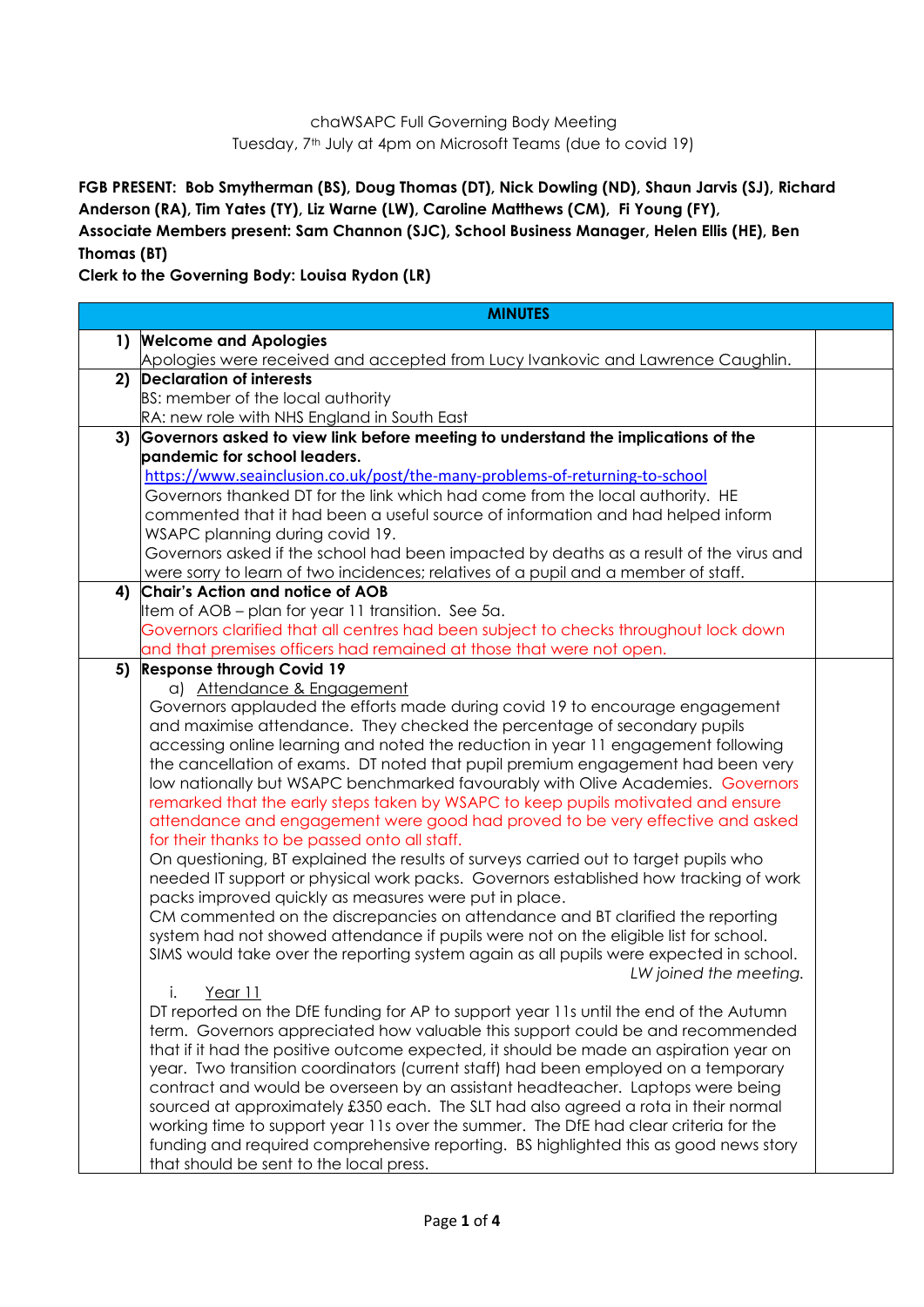| supporting this initiative in future years.<br>Governors asked SJC how licences would work for laptops and she confirmed that DfE<br>laptops provided to year 11s would come with a licence but any APC funded laptops<br>remained school property.<br>b) Planning around TEAMS usage<br>Governors recognised the ongoing work to trial online provision. They felt embedding<br>its usage and building upon it from September would be valuable for engaging with<br>pupils and encouraging attendance. They also recognised the possibilities for a wider<br>curriculum and enrichment built into the timetable. On questioning, SJC confirmed<br>there was an attendance code for online teaching with a teacher but online learning<br>was also about building relationships with pupils and encouraging them back into<br>school.<br>SJC highlighted the amazing work of the IT team to get the system up and running and<br>their ongoing work solving the technical issues. Governors asked that their thanks were                                                                                                                                                                                                                                                                                                                                                                                                                                                                                                                                                                                                                         | <b>Resources</b><br>Spring                                                                                            |
|---------------------------------------------------------------------------------------------------------------------------------------------------------------------------------------------------------------------------------------------------------------------------------------------------------------------------------------------------------------------------------------------------------------------------------------------------------------------------------------------------------------------------------------------------------------------------------------------------------------------------------------------------------------------------------------------------------------------------------------------------------------------------------------------------------------------------------------------------------------------------------------------------------------------------------------------------------------------------------------------------------------------------------------------------------------------------------------------------------------------------------------------------------------------------------------------------------------------------------------------------------------------------------------------------------------------------------------------------------------------------------------------------------------------------------------------------------------------------------------------------------------------------------------------------------------------------------------------------------------------------------------------------|-----------------------------------------------------------------------------------------------------------------------|
| recorded.                                                                                                                                                                                                                                                                                                                                                                                                                                                                                                                                                                                                                                                                                                                                                                                                                                                                                                                                                                                                                                                                                                                                                                                                                                                                                                                                                                                                                                                                                                                                                                                                                                         |                                                                                                                       |
| <b>Update on Staffing and Staff Wellbeing</b><br>Governors had received the written report from the Value, Voice and Wellbeing<br>(VVWB) team. They were pleased to note how the team had developed and noted<br>the constructive comments and reflection on how staff were managing during covid<br>19. SJ reported on staff from Crawley and Burgess Hill and had been really pleased at<br>how quickly they had adapted and worked as one team. Governors recognised the<br>value for staff of feeling part of one whole school team.                                                                                                                                                                                                                                                                                                                                                                                                                                                                                                                                                                                                                                                                                                                                                                                                                                                                                                                                                                                                                                                                                                          |                                                                                                                       |
| <b>Safeguarding Annual Report</b><br>HE alerted governors to the significant rise in safeguarding issues during covid 19<br>restrictions. She reported on the strength of WSAPC's response with the dedicated<br>welfare team and DSLs and that other schools had subsequently adapted WSAPC's<br>format. Governors had received the Annual Safeguarding report and considered the<br>areas to develop. RA asked how 'other' was recorded and HE confirmed a new box<br>had been added to ensure the recording was more accurate with less 'others'. She<br>also confirmed that all actions had to be addressed within a year to meet the NSPCC<br>audit requirements.<br>Governors were concerned about the rise in safeguarding issues and noted these<br>could increase further as the economic impact of covid 19 hit families. HE would send<br>a newsletter to families signposting available support available during the summer<br>holidays.<br>SJ explained that safeguarding incidents were low at Chalkhill as incidents were<br>reported separately depending on whether they happened in school time or on the<br>ward. He confirmed he was working hard with the Chalkhill team to establish an<br>effective reporting system and HE anticipated Chalkhill would be included in the<br>safeguarding report going forward. Governors asked if they should be concerned but<br>SJ was confident staff would report through CPOMS and that there was excellent<br>communication between the school and ward teams. He believed that due to the<br>nature of the Chalkhill environment, incidents would be lower than in the wider APC. |                                                                                                                       |
| Approval of last FGB minutes: 20th May 2020                                                                                                                                                                                                                                                                                                                                                                                                                                                                                                                                                                                                                                                                                                                                                                                                                                                                                                                                                                                                                                                                                                                                                                                                                                                                                                                                                                                                                                                                                                                                                                                                       |                                                                                                                       |
| The minutes were approved and electronically signed as a true record.                                                                                                                                                                                                                                                                                                                                                                                                                                                                                                                                                                                                                                                                                                                                                                                                                                                                                                                                                                                                                                                                                                                                                                                                                                                                                                                                                                                                                                                                                                                                                                             |                                                                                                                       |
| a) Risk assessments for lone staff meetings with pupils outside school<br>These had been completed for covid 19 restrictions rather than as originally intended<br>for meetings with challenging pupils outside school.<br>b) Website biogs<br>LI and LC to complete.<br>c) Governor DBS                                                                                                                                                                                                                                                                                                                                                                                                                                                                                                                                                                                                                                                                                                                                                                                                                                                                                                                                                                                                                                                                                                                                                                                                                                                                                                                                                          | LI/LC<br>1/9/20                                                                                                       |
|                                                                                                                                                                                                                                                                                                                                                                                                                                                                                                                                                                                                                                                                                                                                                                                                                                                                                                                                                                                                                                                                                                                                                                                                                                                                                                                                                                                                                                                                                                                                                                                                                                                   | asked that the resources committee considered how budget could be allocated for<br><b>Matters arising/Action Grid</b> |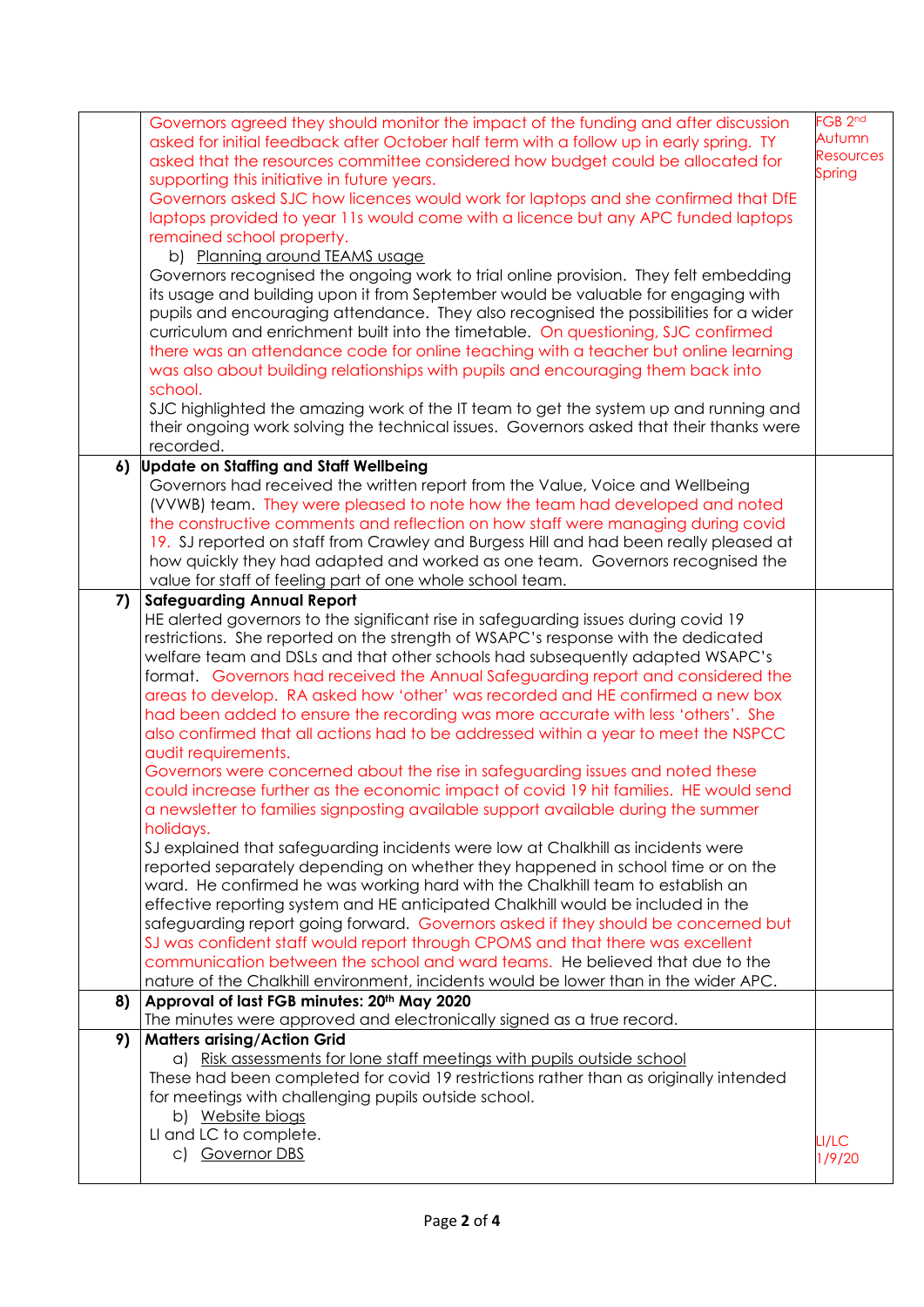|    | School to contact LW through her personal email. Paperwork had been received for<br>TY. LC to send copy of DBS to Claire Griffin once his SBM was back in work. | LC.<br>1/9/20   |
|----|-----------------------------------------------------------------------------------------------------------------------------------------------------------------|-----------------|
| 10 | Managing update of policies and procedures                                                                                                                      |                 |
|    | Note: Susannah Talman and Kellie McGovern have taken responsibility for overseeing                                                                              |                 |
|    | the management of updating APC policies and procedures and will automatically                                                                                   |                 |
|    | upload to Sharepoint policies that require governor input or approval. LR to allocate to                                                                        |                 |
|    | appropriate committee/FGB. It was agreed policies could be sent out and discussed                                                                               |                 |
|    | by email and when FGB approval was required it would be done through an online                                                                                  |                 |
|    | meeting.                                                                                                                                                        |                 |
|    | 11) Is the website compliant and up to date? (deferred to September)                                                                                            |                 |
|    |                                                                                                                                                                 | FGB 1st         |
|    | September agenda.                                                                                                                                               | autumn          |
|    | 12) Consideration of Governance for 2020/21                                                                                                                     |                 |
|    | a) Plan and dates for meetings over the summer to consider Governor Strategy &                                                                                  |                 |
|    | <b>Ethos</b>                                                                                                                                                    |                 |
|    | Governor meeting to be arranged in mid-August.                                                                                                                  |                 |
|    | b) Meeting structure and dates for 2020/21                                                                                                                      | <b>ND</b>       |
|    | RA to send through recommendations for governor meeting schedule and training                                                                                   | 1/8/20          |
|    |                                                                                                                                                                 | <b>RA</b>       |
|    | from Course attended for discussion at August meeting. LR had drafted starting point                                                                            | 1/8/20          |
|    | meeting schedule.                                                                                                                                               |                 |
|    | c) Can some meetings be held on TEAMS?                                                                                                                          |                 |
|    | Yes. Governors noted the time and travel saved. SJC pointed out that Zoom was not                                                                               |                 |
|    | a platform supported by WSAPC and governors agreed not to use it for confidential                                                                               |                 |
|    | meetings.                                                                                                                                                       |                 |
|    | d) Plan Governor training                                                                                                                                       |                 |
|    | Governors thanked FY for all the work she had put in to starting a rigorous training                                                                            |                 |
|    | programme for governors. They appreciated the value of face to face meetings but                                                                                |                 |
|    | understood it would be some time before WSCC reintroduced actual meetings. It was                                                                               |                 |
|    | hoped they would come up with a virtual meeting schedule from September. SJC                                                                                    |                 |
|    | noted that WSAPC bought into the training SLA so all governors could access free                                                                                |                 |
|    | training. On questioning, she noted WSAPC could help governors source effective                                                                                 |                 |
|    | training and look at possible funding.                                                                                                                          |                 |
|    | e) Governor vacancies                                                                                                                                           |                 |
|    | BS had noted the vacant LA position and had asked the Cabinet Member to appoint                                                                                 |                 |
|    | a second governor.                                                                                                                                              |                 |
|    | There were two vacant parent governors' positions. CM was a parent and would be                                                                                 |                 |
|    | happy to step into that role if no parents came forward. In the first instance, it was                                                                          | Staff govs      |
|    | agreed parents should be approached about taking on the role as the election                                                                                    | 30/9/20         |
|    | process had failed to attract parents. Governors recognised the value of having                                                                                 |                 |
|    | parents on the board and were delighted CM was able to represent parents and staff.                                                                             |                 |
|    | (NB: Working 500+ hours per annum for LA makes you ineligible for a parent role.)                                                                               |                 |
|    | 13) Chair of Governors position vacant from Autumn 2020.                                                                                                        |                 |
|    | LR ran through NGA's recommended procedure which governors approved with the                                                                                    |                 |
|    | proviso the chair and vice chair were elected annually in the first instance.                                                                                   |                 |
|    | Governors were sorry to learn ND was stepping down as a governor. They understood                                                                               |                 |
|    | his term of office finished on 23 <sup>rd</sup> October but after discussion, it was agreed a new chair                                                         |                 |
|    | should be elected during the Summer holidays so a good succession plan could be put                                                                             |                 |
|    | in place.                                                                                                                                                       |                 |
|    | Procedure for governors to follow                                                                                                                               | All             |
|    | Nominations and self-nominations to be sent to LR by Wednesday, 15 <sup>th</sup> July.                                                                          | 15/7/20         |
|    | Written statements supporting nomination to LR by Wednesday, 22 <sup>nd</sup> July.                                                                             | <b>Nominees</b> |
|    | Meeting to discuss nominations Wednesday, 29th July at 4pm on Teams. LR/SJC to sort                                                                             | 22/7/20         |
|    | voting mechanism.                                                                                                                                               | LR/SJC          |
|    |                                                                                                                                                                 | 27/7/20         |
|    | 14) Set HT Performance Management Committee & process for next year (staff governors to                                                                         |                 |
|    | leave the meeting)                                                                                                                                              |                 |
|    | The minutes of the meeting on 8th June 2020 were approved                                                                                                       |                 |
|    |                                                                                                                                                                 |                 |